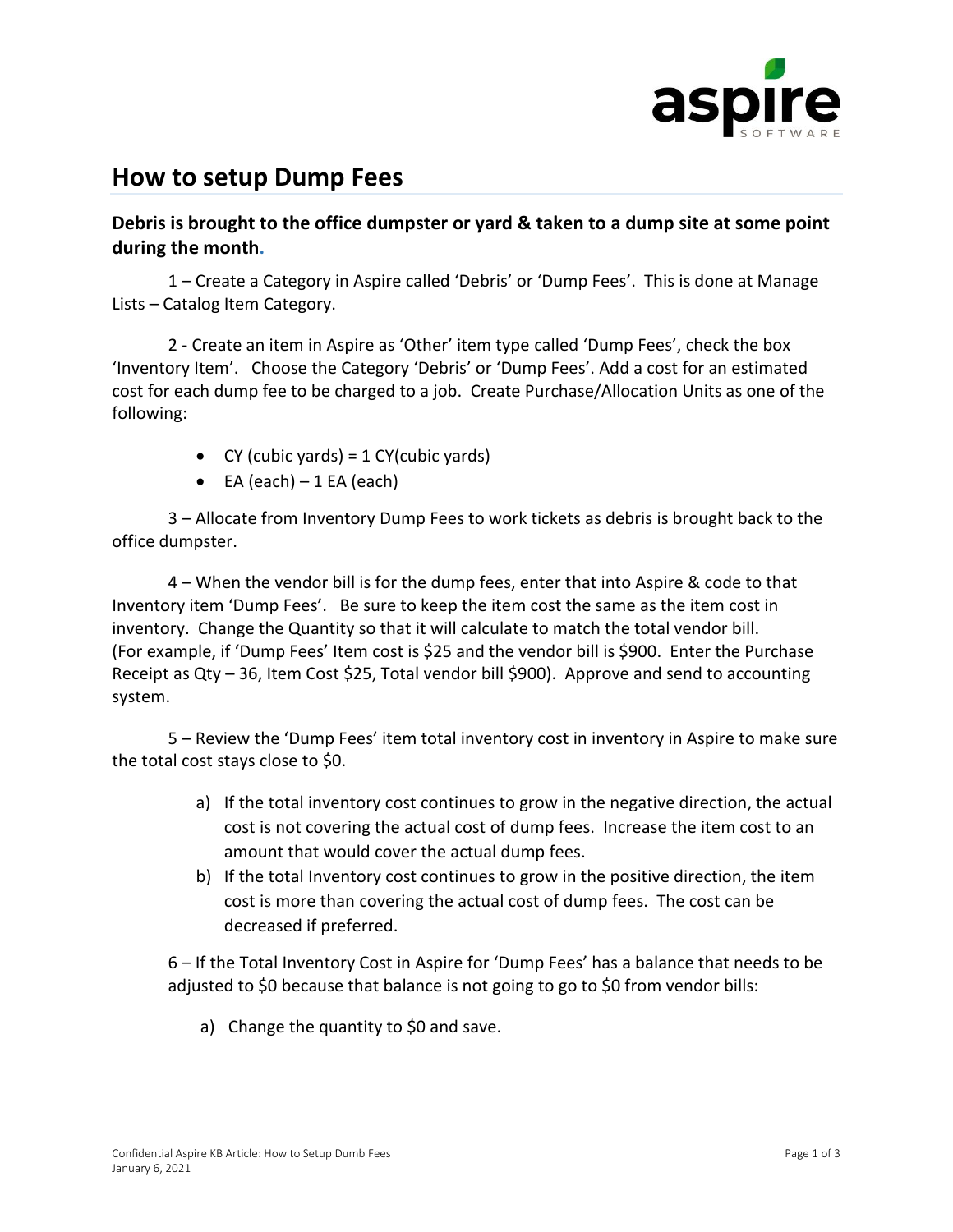

b) The \$ value of the adjustment will show on the End of Month Reports -Inventory Tab at 'Inventory Quantity Changes'.

| Inventory |                                                                                               |                      |                      |
|-----------|-----------------------------------------------------------------------------------------------|----------------------|----------------------|
|           | Account                                                                                       | Debit                | Credit               |
|           | Branch "Main" Inventory Variances                                                             |                      |                      |
|           | Inventory Quantity Changes<br>COGS: Inventory Adjustment<br>Inv Holding: Inventory Adjustment | \$0.00<br>\$5,333.76 | \$5,333.76<br>\$0.00 |

- c) Drill into the \$ value.
- d) Create a list to group by Category (save list as 'Inventory Adjustments')
- e) Collapse the list

## Inventory Adjustments

| Search Inventory Adjustments              |          | $\mathcal{L}$ | Inventory Adjustments |                   | $\checkmark$ |
|-------------------------------------------|----------|---------------|-----------------------|-------------------|--------------|
| $\blacktriangleright$<br>Name<br>$\Delta$ | Branch N | Quantity      | Unit Cost             | <b>Total Cost</b> |              |
| $\triangleright$ Debris                   |          |               |                       |                   |              |
|                                           |          |               |                       | \$2,461.60        |              |
| ▶ Fertilizer                              |          |               |                       |                   |              |
|                                           |          |               |                       | \$2,289.62        |              |
| $\triangleright$ Irrigation               |          |               |                       |                   |              |
|                                           |          |               |                       | \$324.92          |              |
| $\triangleright$ Mulch                    |          |               |                       |                   |              |
|                                           |          |               |                       | (\$83.90)         |              |
| $\triangleright$ Pesticides               |          |               |                       |                   |              |
|                                           |          |               |                       | \$235.38          |              |
| $\triangleright$ Seed                     |          |               |                       |                   |              |
|                                           |          |               |                       | \$20.10           |              |
| $\triangleright$ Soils                    |          |               |                       |                   |              |
|                                           |          |               |                       | \$86.03           |              |
|                                           |          |               |                       |                   |              |
|                                           |          |               |                       |                   |              |
|                                           |          |               |                       | \$5,333.76        |              |
|                                           |          |               |                       |                   |              |